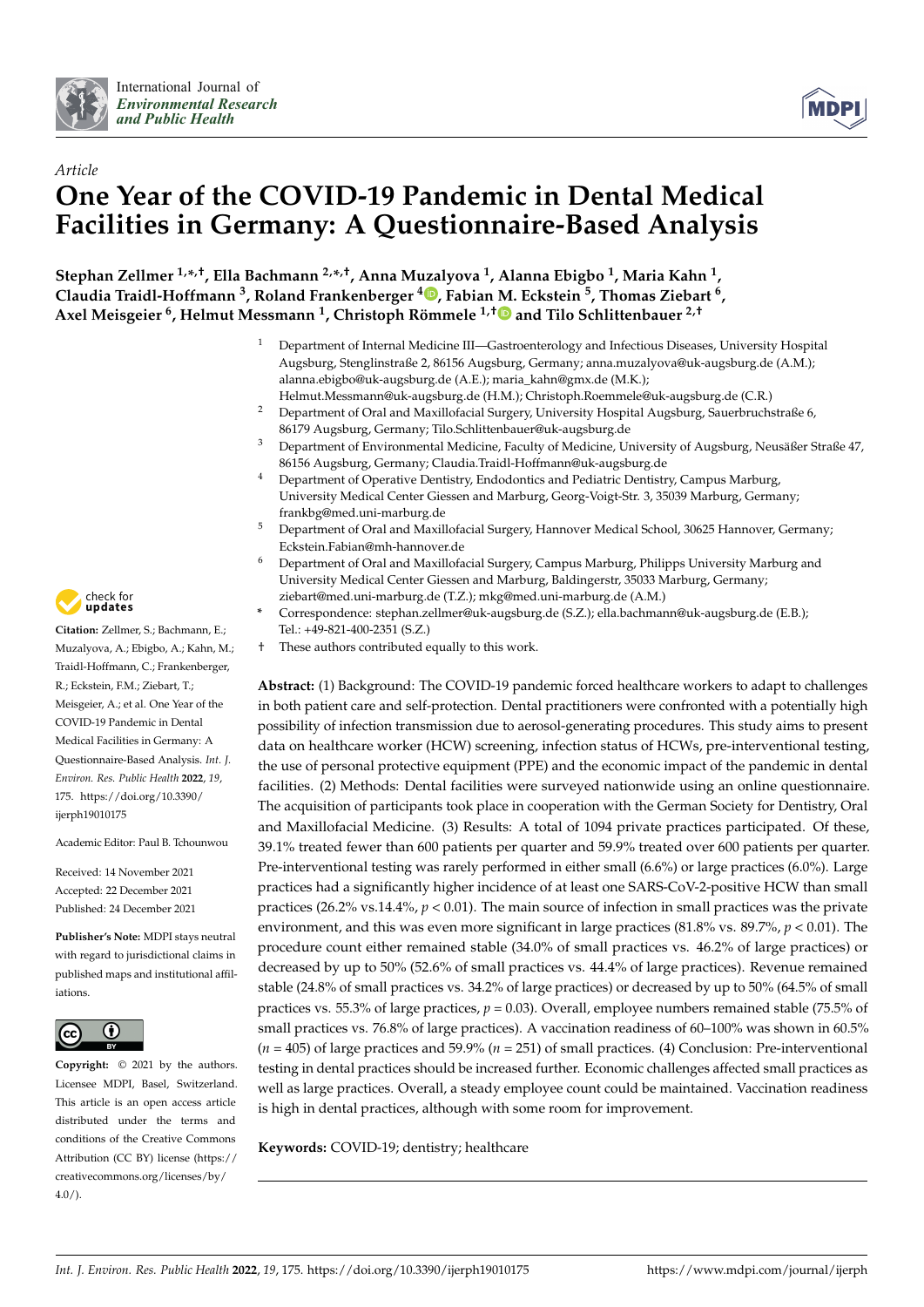## **1. Introduction**

Initially reported in Wuhan, China, at the end of 2019, the novel severe acute respiratory syndrome coronavirus type 2 (SARS-CoV-2) has spread rapidly, resulting in the World Health Organization officially declaring COVID-19 a pandemic on March 11 2020 [\[1\]](#page-9-0). Since the beginning of the COVID-19 pandemic, Germany has experienced multiple waves of infection [\[2\]](#page-9-1).

To lower infection rates, precautionary measures have been implemented in many parts of the world, including social distancing, hygiene measures (washing hands, sneeze/ cough etiquette), face masks and room ventilation [\[3\]](#page-9-2).

With millions of cases worldwide, the SARS-CoV-2 pandemic confronted healthcare workers with a multitude of challenges ranging from the care of infected patients and self-protection to economic challenges [\[4](#page-9-3)[,5\]](#page-9-4). A redistribution of the work force and supplies was initiated, focusing mainly on intensive care units and COVID-19 hospital wards [\[6,](#page-9-5)[7\]](#page-9-6). Personal protective equipment such as FFP2/3 masks were distributed in hospitals in the early phase of the pandemic. However, the situation was different in private practices, especially regarding dental health. Not partaking in COVID-19 patient care, dental health workers in Germany felt left out of the discussion regarding safety protocols and personal protective equipment, as well as economic compensation [\[8\]](#page-9-7).

For dentists working in proximity to patients' uncovered facial areas during interventions, the risk of SARS-CoV-2 transmission via aerosols and droplets seemed especially high [\[9\]](#page-9-8). As aerosol-generating procedures (AGP) are a routine part of dental medicine, a closer inspection of infection rates and pre-interventional testing in this medical discipline is required.

Many dentists were aware of the necessity of using appropriate protective equipment early in the pandemic [\[10\]](#page-9-9). However, the recommendations of various dental societies on the use of PPE are partially inconsistent. Therefore, a closer look at the use of PPE is important [\[11\]](#page-9-10).

In collaboration with the B-FAST project of the NUM (Network of University Medicine) the University Hospital Augsburg surveyed data on medical fields with aerosol-generating procedures (AGP), such as gastroenterology, otolaryngology, oral and maxillofacial surgery and dentistry.

This study aims to present data from a nationwide survey of dental facilities regarding the COVID-19 pandemic. In particular, the use of PPE, pre-interventional testing, healthcare worker screening, healthcare worker status and pandemic-related economic changes at the facilities were examined.

#### **2. Materials and Methods**

Based on expert discussion and a review of the current literature, a self-report online questionnaire with 64 items was designed (Supplementary Material Figure S1). This questionnaire was sent to private practices and clinics all over Germany and was available from 16 December to 24 January. Specialties with aerosol-generating procedures, such as gastroenterology, otolaryngology, oral and maxillofacial surgery and dentistry were included (Table [1\)](#page-2-0). Topics covering infection of healthcare workers, personal protective equipment, pre-interventional testing, development of procedures, revenue, employee numbers and vaccination readiness during the COVID-19 pandemic were included. All questions were distributed between April 2020 and December 2020.

This publication focuses only on the subcategory of dentistry and compares the consequences of the pandemic for small practices and large practices. A small practice was defined as a practice treating at most 600 patients per quarter, and practices above this threshold were assigned to the category of large practices. The present paper focuses on the analysis of data provided by private practices only, as clinics were not sufficiently represented in the study.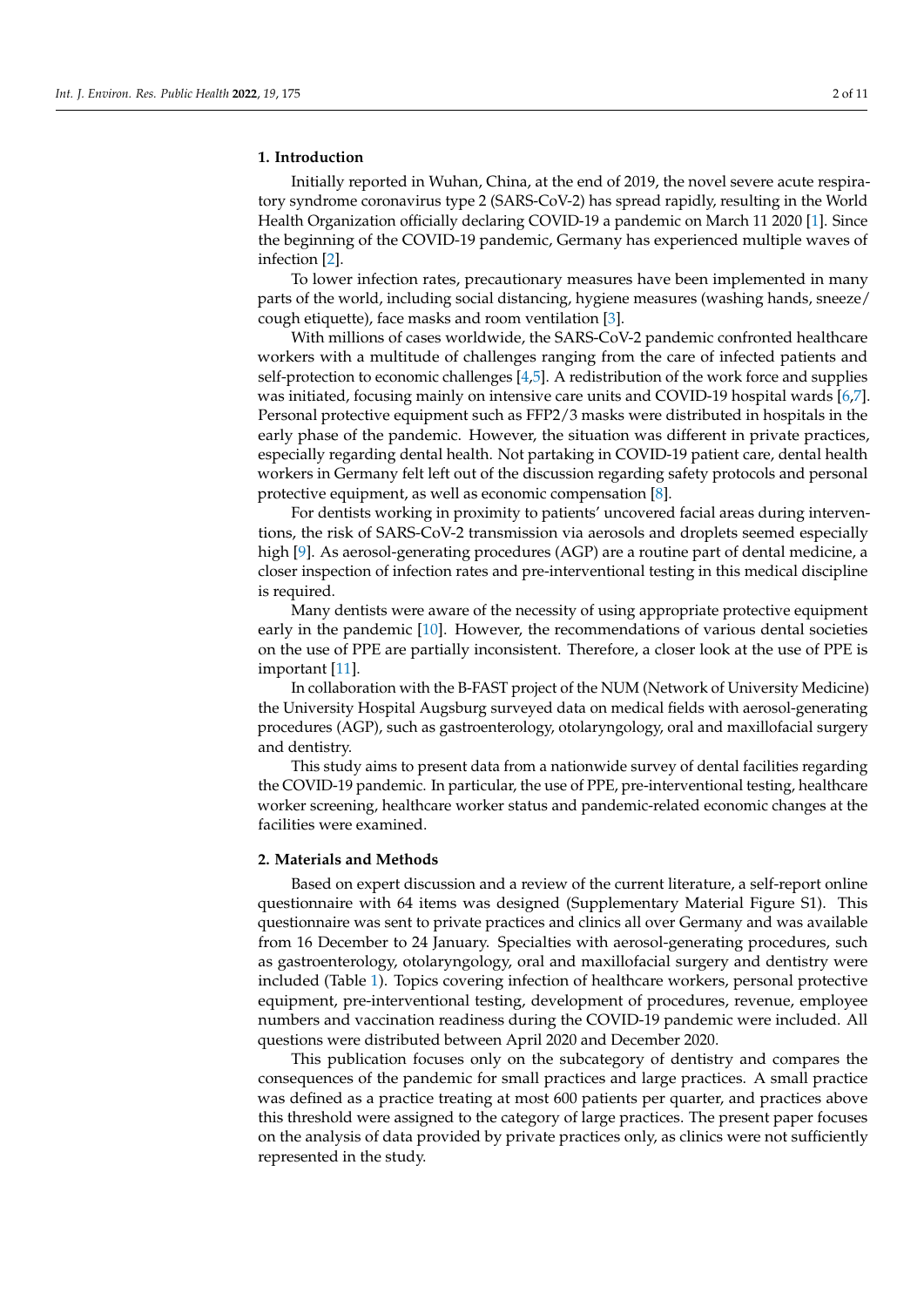|                         |                           | N    | $\%$ |
|-------------------------|---------------------------|------|------|
| Total                   |                           | 1114 | 100  |
| Hospital                |                           | 20   | 1.8  |
| <b>Private Practice</b> |                           | 1094 | 98.2 |
|                         | Small $(600 \text{ ppq})$ | 425  | 38.2 |
|                         | Large $(>600$ ppq $)$     | 669  | 60.1 |

<span id="page-2-0"></span>**Table 1.** Distribution by patients per quarter in private practices.

N: number of facilities; ppq: patients per quarter.

The nationwide study addressed heads of department and owners of dental facilities. Recruitment took place via the German Society for Dentistry and Oral Medicine (DGZMK). The online questionnaire could be answered from 16 December 2020 to 24 January 2021.

The statistical analysis for the dentistry subgroup was performed using  $IBM^{\circledR}$  SPSS version 27.0 (IBM, New York City, NW, USA). Associations between categorical variables were assessed using the chi-squared test or Fisher's exact test where appropriate. Comparison of related samples was performed using the Friedman test. The significance level was set at *p* < 0.05.

The study was conducted in accordance with the Declaration of Helsinki and the Good Clinical Practice (GCP) guidelines. A positive ethical evaluation of the study was obtained from the Ethics Committee of the Faculty of Medicine of the Technical University of Munich under the accession number 713/20 S-S.

# **3. Results**

# *3.1. Sample*

Overall, 1114 dental medical facilities filled out the online questionnaire. Among the participating dental medical facilities, the majority were private practices, whereas clinics constituted only 1.8% of the study population. Of the private practices, 38.2% (*n* = 426) treated fewer than 600 patients per quarter and 59.9% (*n* = 668) treated 600 patients or more per quarter (Table [1\)](#page-2-0).

# *3.2. Healthcare Worker Status*

The number of SARS-CoV-2-positive HCWs in private practices and hospital-based departments is shown in Table [2.](#page-2-1) Overall, 3.3% (*n* = 396) of HCWs had a SARS-CoV-2 infection, confirmed via PCR testing. A significantly higher number of HCWs tested positive for SARS-CoV-2 in private practices compared to hospitals (3.4%, *n* = 382 vs. 2.1%,  $n = 14$ ,  $p < 0.01$ ). There was no significantly relevant difference regarding the infection rate between small and large practices, although large practices reported a slightly higher proportion of infected HCWs (3.5% vs. 3.1%, *p* = 0.371).

|                           |      | <b>Employees</b><br>(Total) |     |            | <b>Employees</b><br>(SARS-CoV-2-Positive) |        |
|---------------------------|------|-----------------------------|-----|------------|-------------------------------------------|--------|
|                           | N    | <b>HCW</b>                  | N   | <b>HCW</b> | Rate of SARS-CoV-2-Positive HCWs          |        |
| Hospital                  | 20   | 670                         | 6   | 14         | 2.1                                       |        |
| Private Practice          | 1094 | 11,334                      | 235 | 382        | 3.4                                       | < 0.01 |
| Small $(600 \text{ ppq})$ | 425  | 2534                        | 61  | 78         | 3.1                                       |        |
| Large $(>600$ ppq $)$     | 669  | 8800                        | 175 | 304        | 3.5                                       | n.s.   |
| Overall                   | 1114 | 12,004                      | 241 | 396        | 3.3                                       |        |

<span id="page-2-1"></span>**Table 2.** Distribution of SARS-CoV-2-positive healthcare workers in questioned private practices.

N: number of facilities; HCW: healthcare worker; ppq: patients per quarter.

# *3.3. Source of Infection*

In the following section, the assumed source of infection among HCWs identified by the heads of the facilities (heads of departments in hospitals or private practice owners) is specified. Small dental practices had at least one SARS-CoV-2-positive case among HCWs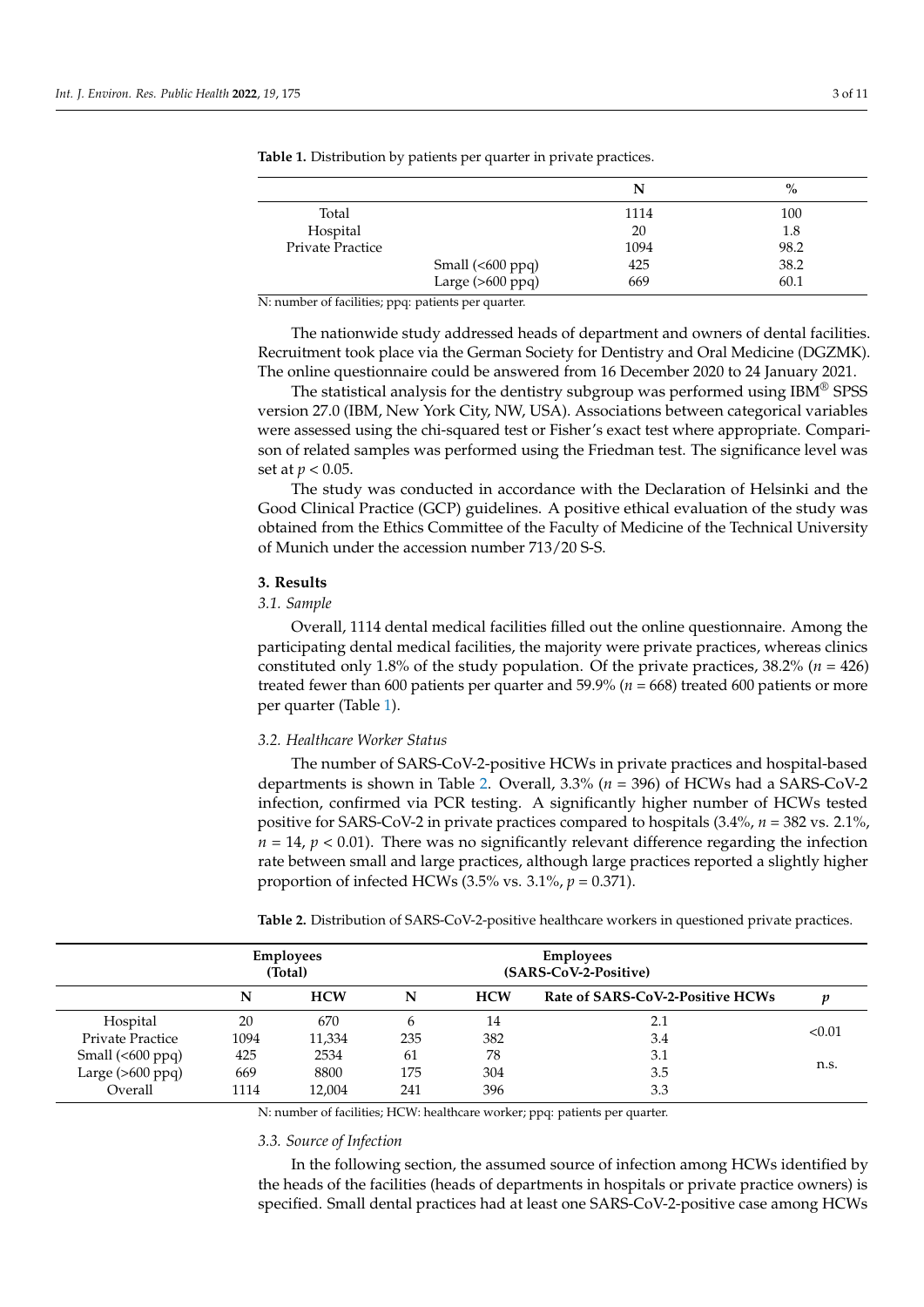less frequently than large practices (14.4%, *n* = 61 vs. 26.2%, *n* = 175, *p* < 0.01) (Table [3\)](#page-3-0). In small practices (91.8%, *n* = 56) as well as large private practices (89.7%, *n* = 157), the main source of infection was the private environment. However, small practices reported the private environment to be the primary source of infection significantly more often than large practices ( $p < 0.01$ ). In addition, 10.4% ( $n = 7$ ) of small practices reported an unclear origin of transmission, and 10.4% (*n* = 7) named the workplace without patient contact as the source of infection. In 12.6% (*n* = 22) of cases, large practices could not identify the source of infection.

**Private Practices Small (<600 ppq)**

<span id="page-3-0"></span>**Table 3.** Assumed source of infection for healthcare workers.

|                                               |                                   |          | <b>Small</b><br>( <b>600</b> ppq) |     | Large<br>$( > 600 \text{ ppq})$ |        |
|-----------------------------------------------|-----------------------------------|----------|-----------------------------------|-----|---------------------------------|--------|
|                                               |                                   | N        | $\%$                              | N   | $\frac{0}{0}$                   | p      |
| Total                                         |                                   | 425      | 100.0                             | 669 | 100.0                           |        |
| Facilities with no<br>SARS-CoV-2-positive HCW |                                   | 364      | 85.6                              | 494 | 73.8                            |        |
| Facilities with<br>SARS-CoV-2-positive HCWs   |                                   | 61       | 14.4                              | 175 | 26.2                            | < 0.01 |
|                                               | During interventions              | $\theta$ | 0.0                               | 3   | 1.7                             | n.s.   |
|                                               | At work (with patient contact)    | $\theta$ | 0.0                               | 4   | 2.3                             | n.s.   |
|                                               | At work (without patient contact) | 7        | 11.5                              | 7   | 4.0                             | n.s.   |
|                                               | Unclear origin                    | 7        | 11.5                              | 22  | 12.6                            | n.s.   |
|                                               | Private environment               | 56       | 91.8                              | 157 | 89.7                            | < 0.01 |

N: number of facilities; HCW: healthcare worker; ppq: patients per quarter. It was possible to select more than one source of infection.

# *3.4. Pre-Interventional Testing*

It was reported that 93.4% (*n* = 397) of small practices and 94.0 % (*n* = 629) of large practices performed no pre-interventional testing (Table [4\)](#page-3-1). If testing occurred, small practices (*n* = 20, 4.7%) as well as large practices (*n* = 25, 3.7%) most often used internal (carried out by the practices themselves) antigen testing (Table [4\)](#page-3-1).

<span id="page-3-1"></span>**Table 4.** Methods and distribution of pre-interventional testing of outpatients and inpatients.

|       |                     |     |                           | <b>Private Practices</b> |                    |      |
|-------|---------------------|-----|---------------------------|--------------------------|--------------------|------|
|       |                     |     | Small $(600 \text{ ppq})$ |                          | Large $(>600$ ppq) |      |
|       |                     | N   | $\%$                      | N                        | $\%$               |      |
| Total |                     | 425 | 100                       | 669                      | 100                | n.s. |
|       | Internal PCR        |     | 0.0                       | 4                        | 0.6                | n.s. |
|       | Internal antigen    | 20  | 4.7                       | 25                       | 3.7                | n.s. |
|       | <b>External PCR</b> | h   | 1.4                       | 5                        | 0.7                | n.s. |
|       | External antigen    |     | 0.5                       | b                        | 0.9                | n.s. |
|       | No testing          | 397 | 93.4                      | 629                      | 94.0               | n.s. |

N: number of facilities; PCR: polymerase chain reaction; ppq: patients per quarter.

#### *3.5. Personal Protective Equipment*

FFP2/3 use rose over the course of time in small practices (24.9% in Q2 to 52.8% in Q4, *p* < 0.01) as well as in large practices (28.8% in Q2 to 58.9% in Q4, *p* < 0.01), while MNP use (medical mouth–nose protection) declined in both small (69.9% in Q2 to 52.8% in Q4,  $p < 0.01$ ) and large practices (66.5% in Q2 to 47.2% in Q4,  $p < 0.01$ ). An increase was also observed in room ventilation in small practices (50.6% in Q2 to 75.8% in Q4, *p* < 0.01) and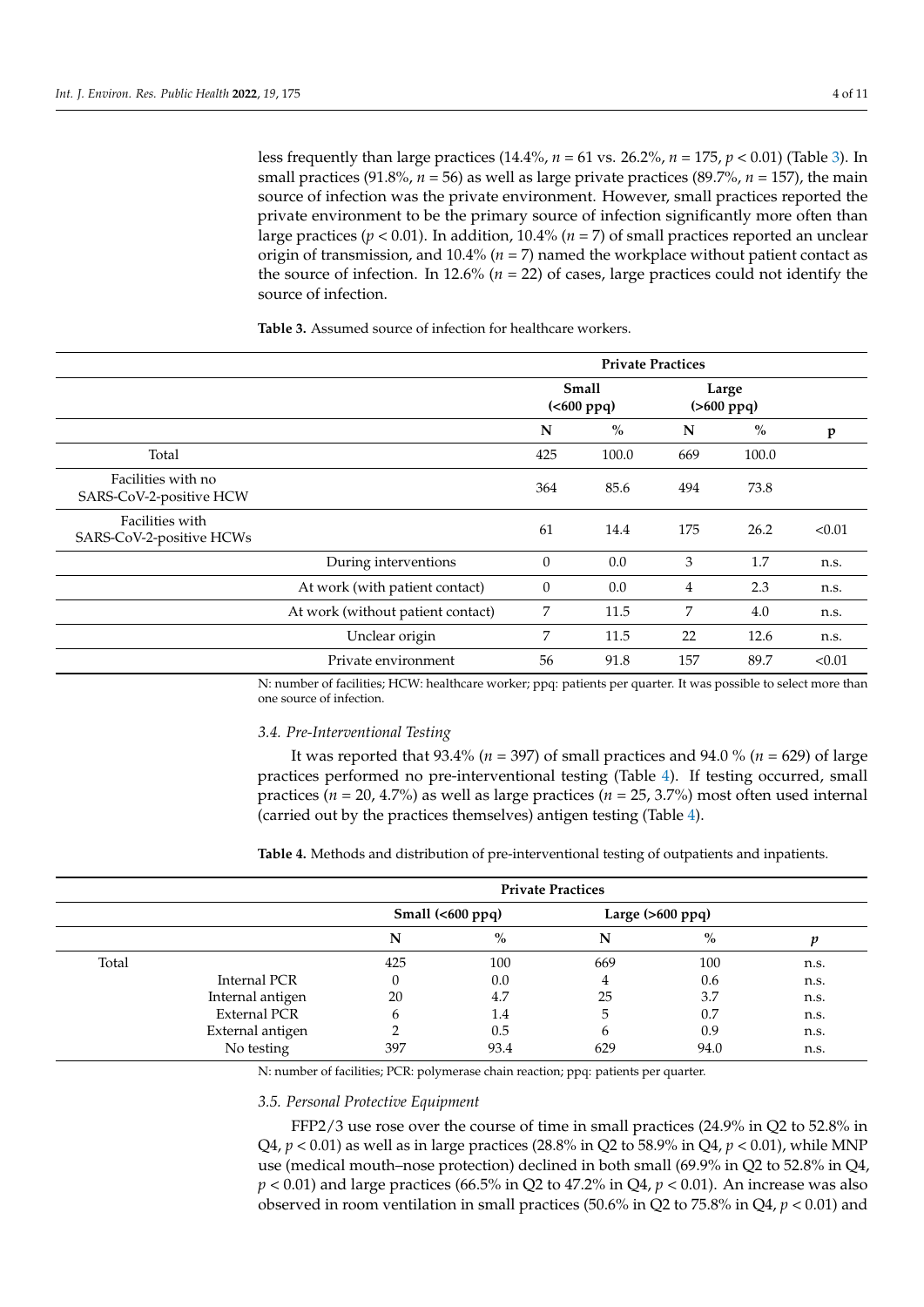<span id="page-4-0"></span>in large practices (45.6% in Q2 to 74.6% in Q4,  $p < 0.01$ ). The use of gowns remained low in small (5.9% in Q2 to 7.1% in Q4, *p* = 0.194) and large practices (4.8% in Q2 to 5.5% in in small (5.9% in Q2 to 7.1% in Q4, *p* = 0.194) and large practices (4.8% in Q2 to 5.5% in Q4, Q4,  $p = 0.275$ ). The use of goggles remained at a constant level in small practices (80.9% in Q2 to 87.5% in Q4, *p* < 0.01) and in large practices (77.4% in Q2 to 81.3% in Q4, *p* < 0.01) to 87.5% in Q4, *p* < 0.01) and in large practices (77.4% in Q2 to 81.3% in Q4, *p* < 0.01) (Figure 1). (Figure [1\)](#page-4-0).



**Figure 1.** Personal protective equipment: usage from Q2 to Q4. **Figure 1.** Personal protective equipment: usage from Q2 to Q4.

# *3.6. Types of Procedures 3.6. Types of Procedures*

The proportion of aerosol-generating procedures was less than 20% in 48.2% (*n* = 205) The proportion of aerosol-generating procedures was less than 20% in 48.2% (*n* = 205) of small practices and 43.8% (*n* = 293) of large practices up to the end of 2020 ([Ta](#page-4-1)ble 5). of small practices and 43.8% (*n* = 293) of large practices up to the end of 2020 (Table 5). Only 1.9% ( $n = 8$ ) of small practices and 1.5% ( $n = 10$ ) of large practices reported performing a proportion of aerosol-generating procedures of more than 80%.

|                                      | <b>Private Practices</b>   |     |                  |     |                       |         |
|--------------------------------------|----------------------------|-----|------------------|-----|-----------------------|---------|
|                                      | <b>Share of Procedures</b> |     | Small (<600 ppq) |     | Large $(>600$ ppq $)$ | p-Value |
|                                      | $\%$                       | N   | $\%$             | N   | $\frac{0}{0}$         |         |
| Aerosol-<br>generating<br>procedures |                            | 425 | 100              | 669 | 100                   |         |
|                                      | $<$ 20                     | 205 | 48.2             | 293 | 43.8                  | n.s.    |
|                                      | $20 - 540$                 | 152 | 35.8             | 254 | 38.0                  | n.s.    |
|                                      | $40 - 60$                  | 48  | 11.3             | 91  | 13.6                  | n.s.    |
|                                      | $60 - 80$                  | 12  | 2.8              | 21  | 3.1                   | n.s.    |
|                                      | >80                        | 8   | 1.9              | 10  | 1.5                   | n.s.    |
| Rubber dam                           |                            | 425 | 100              | 669 | 100                   |         |
|                                      | $<$ 20                     | 283 | 66.6             | 479 | 71.6                  | n.s.    |
|                                      | $20 - 40$                  | 69  | 16.2             | 111 | 16.6                  | n.s.    |
|                                      | $40 - 60$                  | 36  | 8.5              | 47  | 7.0                   | n.s.    |
|                                      | $60 - 80$                  | 20  | 4.7              | 18  | 2.7                   | n.s.    |
|                                      | >80                        | 17  | 4.0              | 14  | 2.1                   | n.s.    |

<span id="page-4-1"></span>The majority of small practices (*n* = 283, 66.6%) as well as the majority of large prac-**Table 5.** Share of aerosol-generating procedures and use of rubber dam.

N: number of facilities; ppq: patients per quarter.

The majority of small practices (*n* = 283, 66.6%) as well as the majority of large practices (*n* = 479, 71.6%) reported using a rubber dam in less than 20% of procedures.

## *3.7. Air Ventilation Systems*

In large practices, ventilation systems were used more often than in small practices (50.9%, *n* = 339 vs. 43.7%, *n* = 185, *p* < 0.05) (Table [6\)](#page-5-0). No significant difference could be identified regarding the use of different ventilation systems.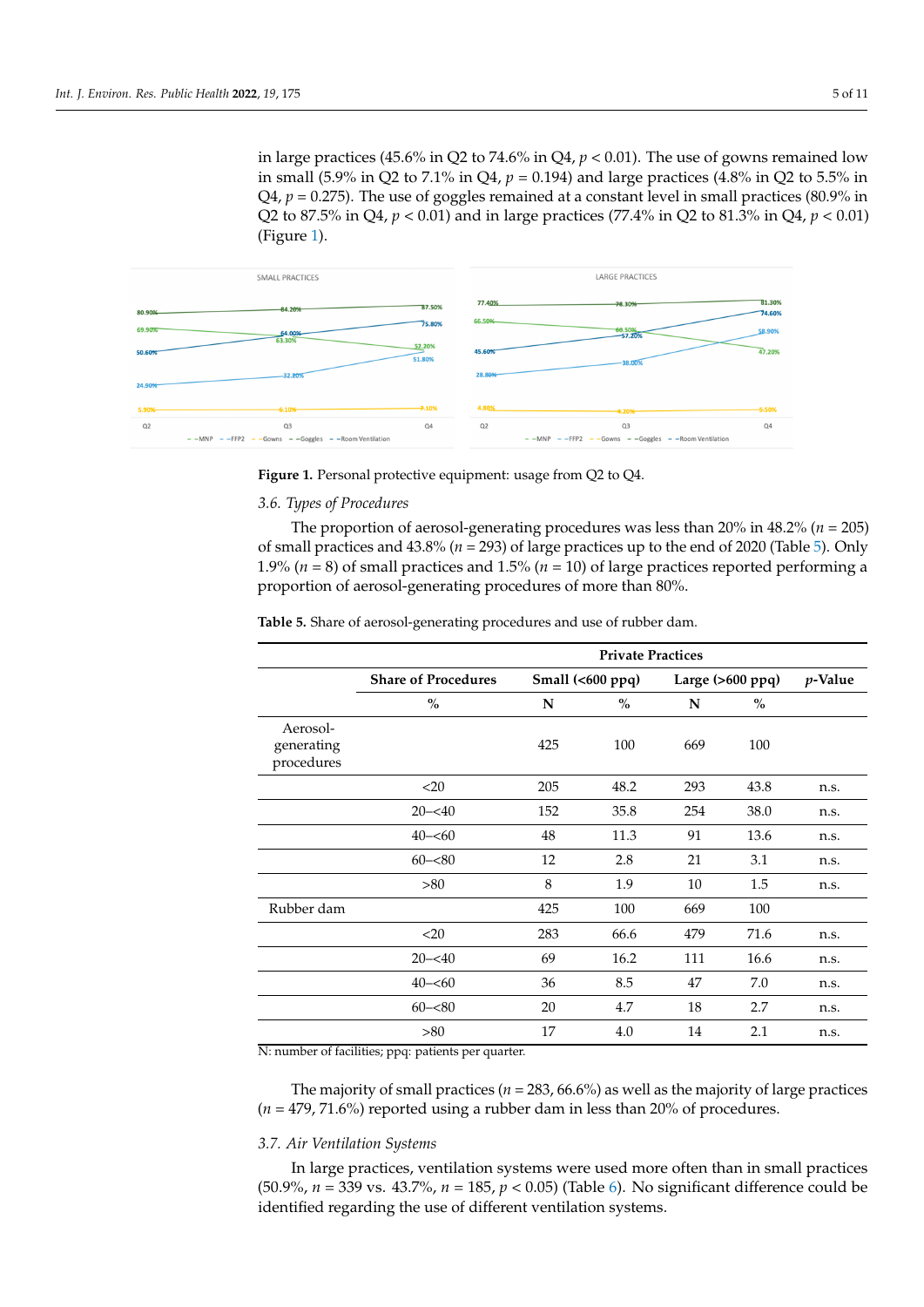|                |                                                                                                    |              | <b>Private Practices</b> |     |                    |                 |
|----------------|----------------------------------------------------------------------------------------------------|--------------|--------------------------|-----|--------------------|-----------------|
|                |                                                                                                    |              | Small $(600 ppq)$        |     | Large $(>600$ ppq) | <i>p</i> -Value |
|                |                                                                                                    | N            | $\%$                     | N   | $\frac{0}{0}$      |                 |
| Total          |                                                                                                    | 423          | 100                      | 666 | 100                |                 |
| Yes            |                                                                                                    | 185          | 43.7                     | 339 | 50.9               | < 0.05          |
|                | Air handling units (AHU) in the<br>recirculation mode                                              | 25           | 13.5                     | 60  | 17.7               | n.s.            |
|                | Air handling units (AHU) with air<br>filter (e.g., HEPA filter)<br>with/without recirculation mode | 71           | 38.4                     | 136 | 40.1               | n.s.            |
|                | Fans/mobile air conditioners<br>without air filter/fan heaters                                     | 53           | 28.6                     | 78  | 23.0               | n.s.            |
|                | Other types                                                                                        | 24           | 13.0                     | 38  | 11.2               | n.s.            |
|                | Unknown                                                                                            | 12           | 6.5                      | 27  | 8.0                | n.s.            |
| N <sub>o</sub> |                                                                                                    | 237          | 56.0                     | 319 | 47.9               | < 0.01          |
| Unknown        |                                                                                                    | $\mathbf{1}$ | 0.2                      | 8   | 1.2                | n.s.            |

<span id="page-5-0"></span>**Table 6.** Use of air ventilation systems.

N: number of facilities; ppq: patients per quarter. Not all participants answered this question.

# *3.8. Development of Procedures*

During the COVID-19 pandemic, the number of procedures performed remained stable in 34.0% ( $n = 144$ ) of small practices and in 46.2% ( $n = 307$ ) of large practices (Table [7\)](#page-5-1). A decrease of less than 50% could be observed significantly more often in small private practices than in large private practices (52.6%, *n* = 223 vs. 44.4%, *n* = 295, *p* < 0.01).

<span id="page-5-1"></span>**Table 7.** Development of procedures.

|       |                        |     | <b>Private Practices</b>  |     |                    |        |
|-------|------------------------|-----|---------------------------|-----|--------------------|--------|
|       |                        |     | Small $(600 \text{ ppq})$ |     | Large $(>600$ ppq) |        |
|       |                        | N   | $\%$                      | N   | $\%$               | п      |
| Total |                        | 424 | 100.0                     | 664 | 100.0              |        |
|       | Increase over 50%      | 10  | 2.4                       | 11  | 1.7                | n.s.   |
|       | Increase less than 50% | 24  | 5.7                       | 45  | 6.8                | n.s.   |
|       | Stable                 | 144 | 34.0                      | 307 | 46.2               | < 0.01 |
|       | Decrease less than 50% | 223 | 52.6                      | 295 | 44.4               | < 0.01 |
|       | Decrease over 50%      | 23  | 5.4                       | 6   | 0.9                | < 0.01 |

N: number of facilities; ppq: patients per quarter. Not all participants answered this question.

*3.9. Economic Revenue and Employee Numbers*

None of the large practices reported a revenue increase of over 50% (Table [7\)](#page-5-1), whereas 0.7% (*n* = 3) of small private practices did so. At 8.8% (*n* = 59), a significantly higher number of large practices experienced an increase of less than 50% than small practices (3.8%, *n* = 16,  $p < 0.01$ ). A stable revenue was reported significantly more often by large practices  $34.2\%$  $(n = 228)$  than by small practices 24.8%  $(n = 105, p < 0.01)$ . A decrease in revenue of less than 50% was observed in 55.3% (*n* = 369) of large practices and significantly more often in small practices, at 64.5% (*n* = 273, *p* < 0.01) (Table [8\)](#page-6-0).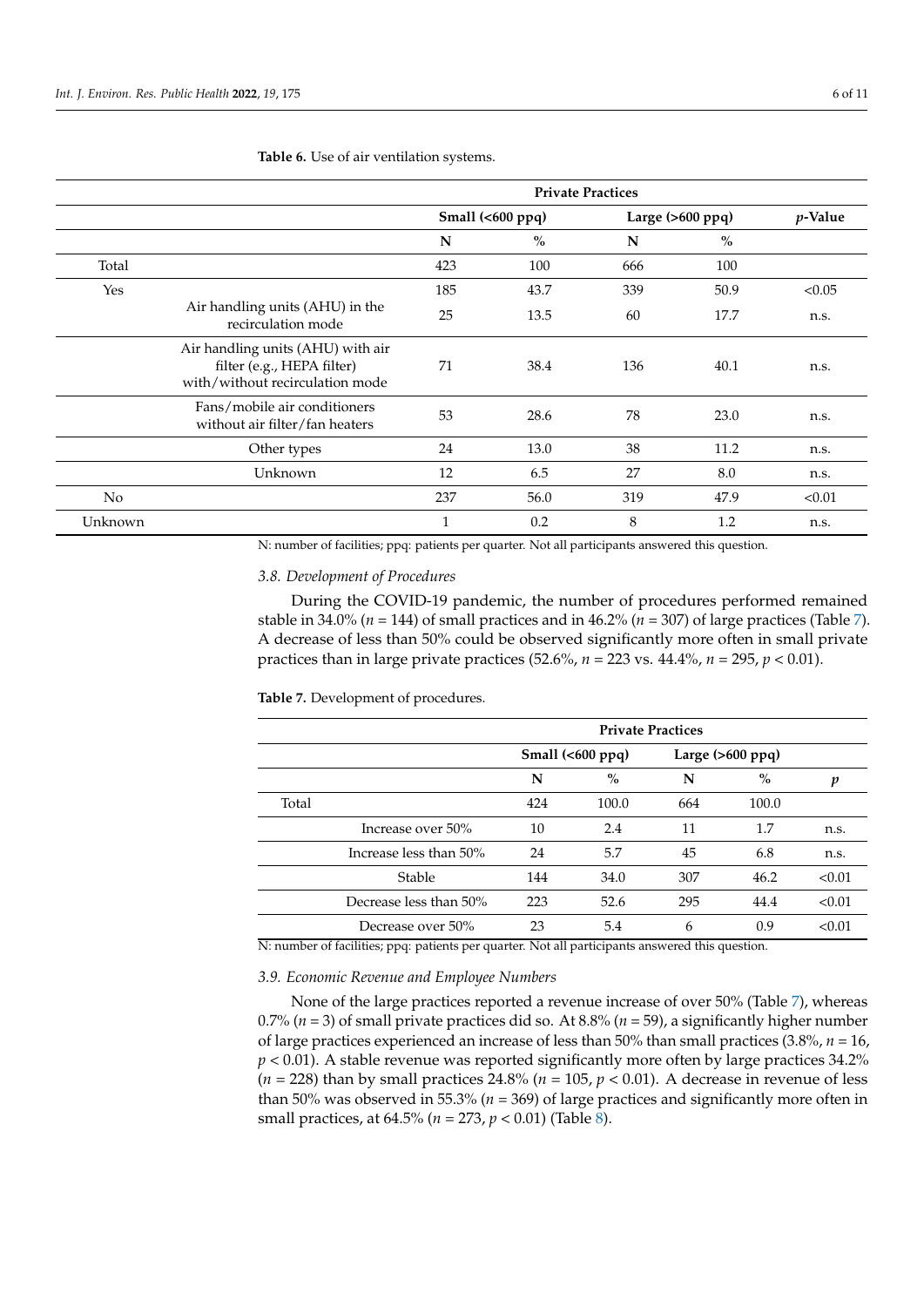|           |                        |     |                           | <b>Private Practice</b> |                    |                  |
|-----------|------------------------|-----|---------------------------|-------------------------|--------------------|------------------|
|           |                        |     | Small $(600 \text{ ppq})$ |                         | Large $(>600$ ppq) |                  |
|           |                        | N   | $\frac{0}{0}$             | N                       | $\%$               | $\boldsymbol{p}$ |
| Revenue   |                        | 423 | 100                       | 667                     | 100                |                  |
|           | Increase over 50%      | 3   | 0.7                       | $\Omega$                | $\theta$           | n.s.             |
|           | Increase less than 50% | 16  | 3.8                       | 59                      | 8.8                | < 0.01           |
|           | Stable                 | 105 | 24.8                      | 228                     | 34.2               | < 0.01           |
|           | Decrease less than 50% | 273 | 64.5                      | 369                     | 55.3               | < 0.05           |
|           | Decrease over 50%      | 26  | 6.1                       | 11                      | 1.6                | < 0.01           |
| Employees |                        | 425 | 100                       | 669                     | 100                |                  |
|           | Increase               | 26  | 6.1                       | 68                      | 10.2               | < 0.05           |
|           | Stable                 | 321 | 75.5                      | 514                     | 76.8               | n.s.             |
|           | Decrease               | 78  | 18.4                      | 87                      | 13                 | < 0.05           |

<span id="page-6-0"></span>**Table 8.** Development of procedures.

N: number of facilities; ppq: patients per quarter. Not all participants answered this question.

Employee numbers remained stable in 76.8% (*n* = 514) of large practices and 75.7% (*n* = 321) of small practices. A significant increase in the size of the workforce was reported by 10.2% (*n* = 68) of large and 6.1% (*n* = 26) of small practices (*p* < 0.05) compared to a significant decrease in numbers in 13.0% ( $n = 87$ ) of large and 18.4% ( $n = 78$ ) of small practices  $(p < 0.05)$  (Table [8\)](#page-6-0).

#### *3.10. Vaccination Readiness*

Table [9](#page-6-1) shows the vaccination readiness in small and large practices. Vaccination readiness in the range between 80 and 100% was reported significantly more often in small than in large practices (37.6%,  $n = 160$  vs. 28.7%,  $n = 192$ ,  $p < 0.01$ ). Large practices reported vaccination readiness of 60–<80% significantly more often than small practices (31.8%,  $n = 213$  vs. 21.4%,  $n = 9$ ,  $p < 0.01$ ). The remaining vaccination readiness rates of 40–<60%, 20–<40%, and <20% were distributed among large and small practices relatively equally.

<span id="page-6-1"></span>**Table 9.** Vaccination readiness by size of the private practice.

|       | <b>Private Practice</b>         |     |                           |     |                    |        |  |  |
|-------|---------------------------------|-----|---------------------------|-----|--------------------|--------|--|--|
|       | Vaccination<br><b>Readiness</b> |     | Small $(600 \text{ ppq})$ |     | Large $(>600$ ppq) |        |  |  |
|       | $\%$                            | N   | $\%$                      | N   | $\%$               | p      |  |  |
| Total |                                 | 425 | 100                       | 669 | 100                |        |  |  |
|       | <20                             | 27  | 6.4                       | 40  | 6.0                | n.s.   |  |  |
|       | $20 - 540$                      | 46  | 10.8                      | 70  | 10.5               | n.s.   |  |  |
|       | $40 - 60$                       | 101 | 23.8                      | 154 | 23.0               | n.s.   |  |  |
|       | $60 - 80$                       | 91  | 21.4                      | 213 | 31.8               | < 0.01 |  |  |
|       | 80-100                          | 160 | 37.6                      | 192 | 28.7               | < 0.01 |  |  |

N: number of facilities; ppq: patients per quarter.

#### **4. Discussion**

This study presents the results of a nationwide survey of dental facilities and reports on the data regarding pre-interventional testing, HCW infection rates, use of personal protective equipment, economic turnover, and staff development during the COVID-19 pandemic. A total of 1094 private practices and 20 dental clinics participated. To place this in context, there are about 87 dentists per 100,000 inhabitants in Germany; about 50,000 dental practices in total and an unknown number of dental clinics [\[12\]](#page-9-11).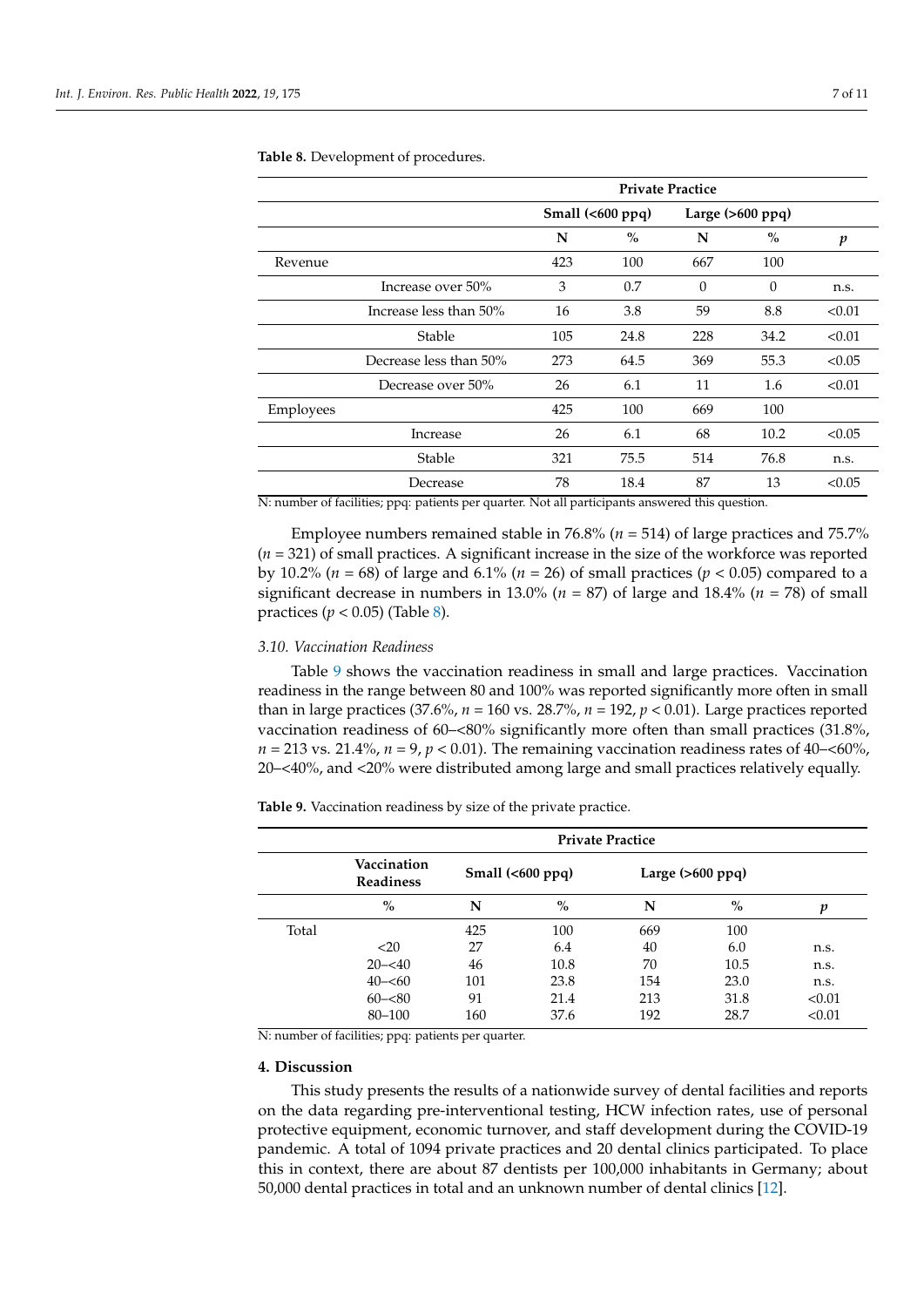Considering the proximity of dental HCWs to the facial area of the patient during interventions and the utilization of instruments generating aerosols and droplets containing potentially infectious material, patient testing beforehand could be an effective measure to decrease the risk of infection transmission [\[9\]](#page-9-8). However, only a small number of practices reported any pre-interventional testing, thus demonstrating a deficit in testing strategies in everyday dental patient care. Within these limited testing routines for patients, internal antigen testing was the most common in all practices. However, antigen tests have been shown to provide results that are not as accurate as those of PCR tests [\[13\]](#page-9-12).

Taking this into account, the German Society for Dentistry, Oral and Maxillofacial Medicine (DGZMK) developed an S1 guideline in September 2020 regarding patient care during the COVID-19 pandemic. This guideline included no recommendation for preinterventional testing; however, it addressed the possible necessity of implementing testing protocols depending on regional incidence rates [\[14\]](#page-9-13). Nevertheless, screening strategies are a cornerstone of SARS-CoV-2 infection prevention [\[15\]](#page-9-14).

SARS-CoV-2 infections among HCWs occurred more often in large practices than in small practices. In both small and large practices, the rate of SARS-CoV-2-positive HCWs was significantly higher than in dental clinics [\[16\]](#page-9-15). Possibly, insufficient pre-interventional testing in practices could have been responsible for this. The S1 guideline of the DGZMK stated a lack of data on healthcare worker screening, so no consensus has been found to date [\[13\]](#page-9-12). Although this study shows that the main source of infection seems to be private and home environments, any possibility of reducing the spread of infection should be seized. A significant upward trend in the use of FFP2/3 masks in all practices, as well as in room ventilation, was observed. Safety goggles, already being used in many dental offices, showed slightly increased use in all practices. A similar positive trend in the usage of FFP2/3 masks or goggles could also be identified in studies from Poland, Turkey and Italy [\[17,](#page-9-16)[18\]](#page-9-17).

The DGZMK guideline recommends wearing a standard MNP during all patient interventions, whereas further protective measures such as FFP2/3 masks are only required when treating suspected or confirmed SARS-CoV-2 cases. Consequently, SARS-CoV-2 positive patients should only be treated as emergency cases, preferably in dental clinics with more resources, and they should be separated from other patients to avoid crosscontamination [\[13\]](#page-9-12).

In this study, large practices reported using air ventilation systems significantly more often than small practices, with no significant difference in the type of air ventilation system used. Although the use of ventilation systems initially had only a minor role in the recommendations of various dental societies for managing COVID-19, by the end of 2020 more than half of large practices reported using air ventilation systems [\[11,](#page-9-10)[14,](#page-9-13)[19\]](#page-9-18). Several studies have demonstrated the positive effect of ventilation systems on aerosol exposure in rooms in dental clinics and dental medical practices [\[20](#page-9-19)[,21\]](#page-9-20). Even aspiration systems, which were not investigated in this study, may play a role in the reduction of aerosols in dental medical facilities [\[22\]](#page-9-21). Furthermore, it has been shown that the type of aspiration system used influences the prevalence of SARS-CoV-2 infections [\[23\]](#page-10-0). Therefore, attention should be given to using ventilation systems and adequate aspiration systems.

The economic effects of the COVID-19 pandemic on the dental health sector did not go unnoticed. A decline in revenue of up to 50% was reported in the majority of practices, while about a quarter of small practices and approximately one third of larger practices registered no economic change. An increase in revenue of up to 50% was reported in 3.8% of small and 8.8% of large practices. This increase in income contrasts with a simulation by Schwendicke et al. which predicted a substantial loss of revenue for both dental medical practices and dental clinics [\[24\]](#page-10-1). This increase could correlate with the overall decrease in revenue in dental practices. To some extent, larger practices may have been handling the situation differently compared with smaller practices [\[25\]](#page-10-2). With possibly more staff and financial resources to support pandemic-related measures, some larger practices may have been able to offer treatment while other dental practices had to shut down or decrease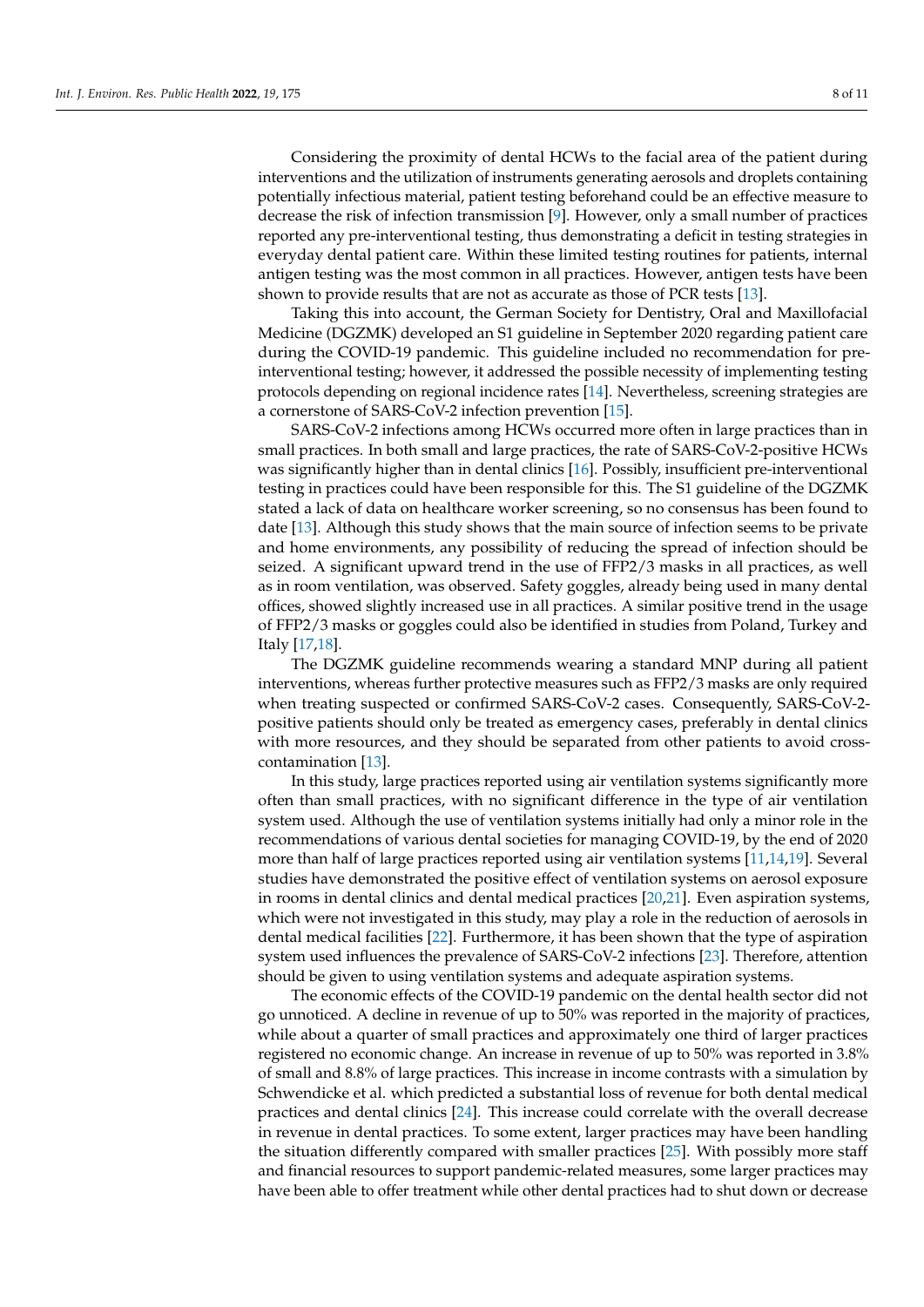their patient flow, thereby taking on new patients and subsequently profiting indirectly. In addition, the guideline of the German Society of Dentistry recommended that suspected or confirmed COVID-19 cases should preferably be treated in specialized facilities, thereby benefitting individual practices [\[14\]](#page-9-13). Following the same trend, 52.6% of small practices and 44.4% of large practices suffered a decline in the number of procedures of up to 50%. A survey conducted in June 2020 at the waning of the first wave reported a reduction in workload of about 60% in both small and large dental facilities [\[25\]](#page-10-2). The difference with respect to the data of the present study, which were collected during the second wave of the pandemic, could be explained by a change in the way the pandemic was handled. An increase in procedures of up to 50% was seen in a small number of practices. Even given the fluctuations in revenue and procedure counts, most of the small and large practices were able to maintain a stable staff size. Compensation for loss of income was discussed in a press statement by the KZVB on 22 March 2021, regarding financial support for dentists up to a maximum of EUR 275,000,000 as from 1 April 2021 [\[26\]](#page-10-3).

In this study, we were able to demonstrate a high vaccination readiness in most practices. However, no further inquiry was made containing interest in certain manufacturers or types of vaccines. While the initial hesitation towards the newly developed vaccines was widespread, vaccination rates increased steadily after their introduction and after vaccines became generally available for the population as a whole [\[27\]](#page-10-4).

As in all cross-sectional studies, our study has several limitations. A selection bias cannot be eliminated due to the method of data collection via email from the German Society for Dentistry, Oral and Maxillofacial Medicine. Most importantly, various factors could influence the objectivity of the answers, as the participating head of department or private practice owner provided an assessment for the entire facility.

# **5. Conclusions**

The rate of infection among HCWs was significantly higher in private practices than in hospital wards, and significantly higher in large practices than in small practices. Preinterventional testing was implemented in only a few dental facilities, and therefore this requires improvement. Ventilation systems were used in approximately half of the dental practices, and their use should be expanded. Finally, the economic impact of the pandemic on dental facilities was evident; however, the number of employees in most facilities remained unchanged during the pandemic.

**Supplementary Materials:** The following are available online at [https://www.mdpi.com/article/10](https://www.mdpi.com/article/10.3390/ijerph19010175/s1) [.3390/ijerph19010175/s1.](https://www.mdpi.com/article/10.3390/ijerph19010175/s1) Figure S1: Questionnaire.

**Author Contributions:** Conceptualization, S.Z., E.B., A.M. (Anna Muzalyova), A.E., M.K., H.M. and C.R.; data curation, S.Z., E.B., A.M. (Anna Muzalyova), A.E., M.K., C.T.-H., R.F., F.M.E., T.Z., A.M. (Axel Meisgeier), H.M., C.R. and T.S.; formal analysis, A.E., C.T.-H., R.F. and H.M.; funding acquisition, A.E., H.M. and C.R.; investigation, H.M. and T.S.; methodology, S.Z. and A.M. (Anna Muzalyova); resources, C.T.-H., R.F., H.M. and T.S.; supervision, H.M., C.R. and T.S.; validation, C.T.-H., R.F., F.M.E. and T.Z.; visualization, A.M. (Anna Muzalyova); writing—original draft, S.Z., E.B., A.M. (Anna Muzalyova), C.R. and T.S.; writing—review and editing, A.E., C.T.-H., R.F., F.M.E., T.Z., A.M. (Axel Meisgeier) and H.M. All authors have read and agreed to the published version of the manuscript.

**Funding:** This study received public funds from B-FAST of the Network of University Medicine (NUM) (Award/Grant Number: 01KCX2021) and the Bavarian State Ministry for Science and Arts (Award/Grant Number: 152820012).

**Institutional Review Board Statement:** This study was conducted in accordance with the Declaration of Helsinki and the Good Clinical Practice (GCP) guidelines. A positive ethical evaluation was obtained from the Ethics Committee of the Faculty of Medicine of the Technical University of Munich under the accession number 713/20 S-SR.

**Informed Consent Statement:** Informed consent was obtained from all subjects involved in the study.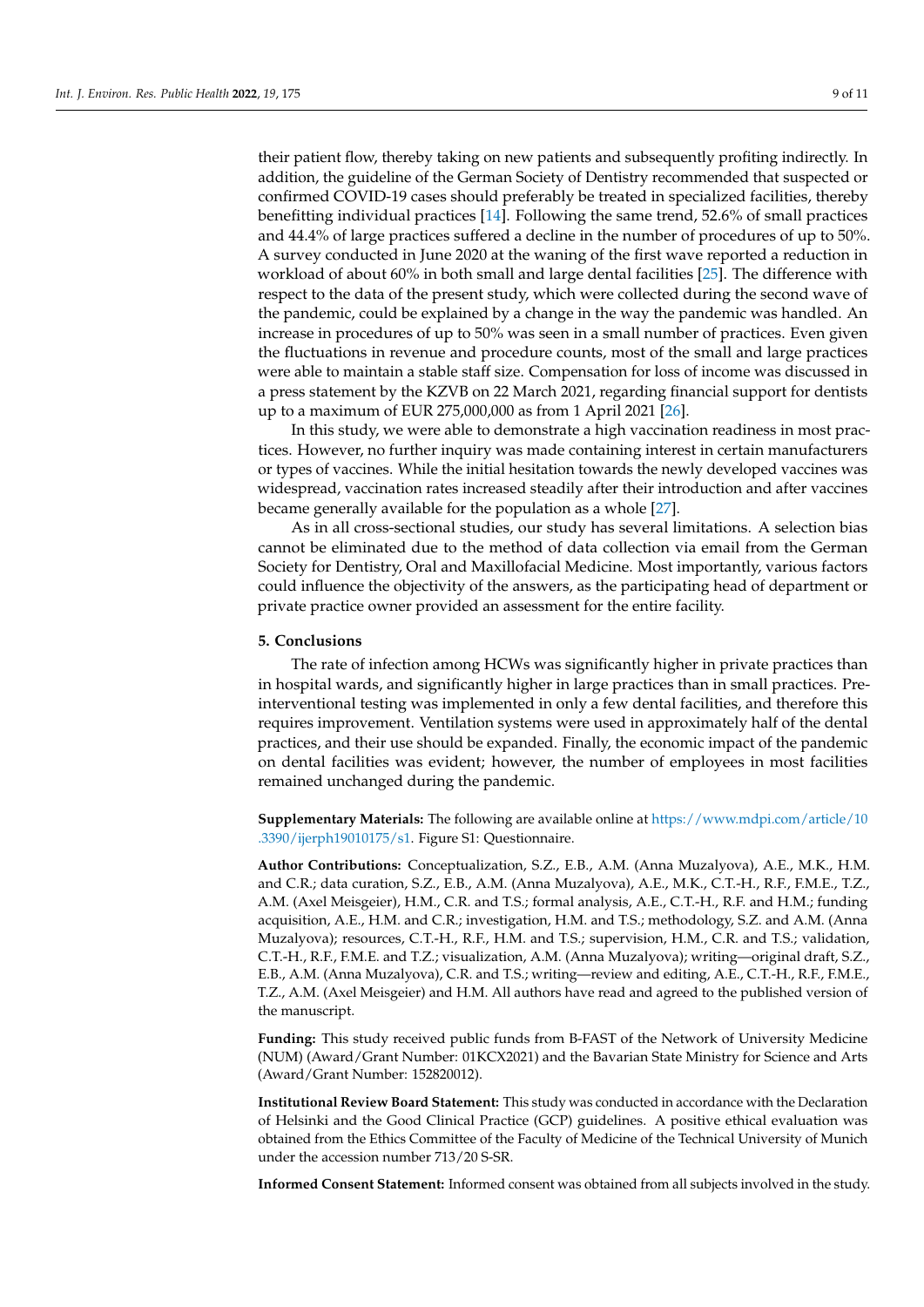**Data Availability Statement:** Data can be obtained from the corresponding author on request.

**Conflicts of Interest:** The authors declare that they have no conflict of interest.

# **References**

- <span id="page-9-0"></span>1. Cucinotta, D.; Vanelli, M. WHO Declares COVID-19 a Pandemic. *Acta Biomed.* **2020**, *91*, 157–160. [\[PubMed\]](http://www.ncbi.nlm.nih.gov/pubmed/32191675)
- <span id="page-9-1"></span>2. Budweiser, S.; Baş, S.; Jörres, R.A.; Engelhardt, S.; Thilo, C.; Delius, S.V.; Eckel, F.; Biller, U.; Lenherr, K.; Deerberg-Wittram, J.; et al. Comparison of the First and Second Waves of Hospitalized Patients with SARS-CoV-2. *Dtsch. Arztebl. Int.* **2021**, *118*, 326–327. [\[PubMed\]](http://www.ncbi.nlm.nih.gov/pubmed/34140083)
- <span id="page-9-2"></span>3. Aufklärung, B.F.G. Bundeszentrale für Gesundheitliche Aufklärung. 2021. Available online: [https://www.infektionsschutz.de/](https://www.infektionsschutz.de/coronavirus/alltag-in-zeiten-von-corona.html) [coronavirus/alltag-in-zeiten-von-corona.html](https://www.infektionsschutz.de/coronavirus/alltag-in-zeiten-von-corona.html) (accessed on 12 May 2021).
- <span id="page-9-3"></span>4. Erdem, H.; Lucey, D.R. Healthcare worker infections and deaths due to COVID-19: A survey from 37 nations and a call for WHO to post national data on their website. *Int. J. Infect. Dis.* **2021**, *102*, 239–241. [\[CrossRef\]](http://doi.org/10.1016/j.ijid.2020.10.064) [\[PubMed\]](http://www.ncbi.nlm.nih.gov/pubmed/33130210)
- <span id="page-9-4"></span>5. Dong, E.; Du, H.; Gardner, L. An interactive web-based dashboard to track COVID-19 in real time. *Lancet Infect. Dis.* **2020**, *20*, 533–534. [\[CrossRef\]](http://doi.org/10.1016/S1473-3099(20)30120-1)
- <span id="page-9-5"></span>6. Supady, A.; Curtis, J.R.; Abrams, D.; Lorusso, R.; Bein, T.; Boldt, J.; Brown, C.E.; Duerschmied, D.; Metaxa, V.; Brodie, D.; et al. Allocating scarce intensive care resources during the COVID-19 pandemic: Practical challenges to theoretical frameworks. *Lancet Respir. Med.* **2021**, *9*, 430–434. [\[CrossRef\]](http://doi.org/10.1016/S2213-2600(20)30580-4)
- <span id="page-9-6"></span>7. Melman, G.J.; Parlikad, A.K.; Cameron, E.A.B. Balancing scarce hospital resources during the COVID-19 pandemic using discrete-event simulation. *Health Care Manag. Sci.* **2021**, *24*, 356–374. [\[CrossRef\]](http://doi.org/10.1007/s10729-021-09548-2) [\[PubMed\]](http://www.ncbi.nlm.nih.gov/pubmed/33835338)
- <span id="page-9-7"></span>8. Schwaben, Z.B. Zahnärztliche Nachrichten Schwaben. April 2020. Ausgabe 4-20. Available online: [https://www.zbv-schwaben.](https://www.zbv-schwaben.de/wp-content/uploads/2020/03/ZNS-4-2020.pdf) [de/wp-content/uploads/2020/03/ZNS-4-2020.pdf](https://www.zbv-schwaben.de/wp-content/uploads/2020/03/ZNS-4-2020.pdf) (accessed on 13 November 2021).
- <span id="page-9-8"></span>9. Gallagher, J.E.; Sukriti, K.C.; Johnson, I.G.; Al-Yaseen, W.; Jones, R.; McGregor, S.; Robertson, M.; Harris, R.; Innes, N.; Wade, W.G. A systematic review of contamination (aerosol, splatter and droplet generation) associated with oral surgery and its relevance to COVID-19. *BDJ Open* **2020**, *6*, 1–17. [\[CrossRef\]](http://doi.org/10.1038/s41405-020-00053-2) [\[PubMed\]](http://www.ncbi.nlm.nih.gov/pubmed/33251028)
- <span id="page-9-9"></span>10. Khader, Y.; Nsour, M.A.; Al-Batayneh, O.B.; Saadeh, R.; Bashier, H.; Alfaqih, M.; AlShurman, B.A.; Abed, R.E.; Alkhatib, Z.; Samaranayake, L.P. Dentists' Awareness, Perception, and Attitude Regarding COVID-19 and Infection Control: Cross-Sectional Study among Jordanian Dentists. *JMIR Public Health Surveill.* **2020**, *6*, e18798. [\[CrossRef\]](http://doi.org/10.2196/18798) [\[PubMed\]](http://www.ncbi.nlm.nih.gov/pubmed/32250959)
- <span id="page-9-10"></span>11. Jamal, M.; Shah, M.; Almarzooqi, S.H.; Aber, H.; Khawaja, S.; El Abed, R.; Alkhatib, Z.; Samaranayake, L.P. Overview of transnational recommendations for COVID-19 transmission control in dental care settings. *Oral Dis.* **2021**, *27* (Suppl. 3), 655–664. [\[CrossRef\]](http://doi.org/10.1111/odi.13431) [\[PubMed\]](http://www.ncbi.nlm.nih.gov/pubmed/32428372)
- <span id="page-9-11"></span>12. Bundeszahnärztekammer. Klartext 10/19. Available online: [https://www.bzaek.de/fileadmin/PDFs/klartext/19/191029\\_KT\\_](https://www.bzaek.de/fileadmin/PDFs/klartext/19/191029_KT_10.pdf) [10.pdf](https://www.bzaek.de/fileadmin/PDFs/klartext/19/191029_KT_10.pdf) (accessed on 13 November 2021).
- <span id="page-9-12"></span>13. Boger, B.; Fachi, M.M.; Vilhena, R.O.; Cobre, A.F.; Tonin, F.S.; Pontarolo, R. Systematic review with meta-analysis of the accuracy of diagnostic tests for COVID-19. *Am. J. Infect. Control* **2021**, *49*, 21–29. [\[CrossRef\]](http://doi.org/10.1016/j.ajic.2020.07.011) [\[PubMed\]](http://www.ncbi.nlm.nih.gov/pubmed/32659413)
- <span id="page-9-13"></span>14. DGZMK. Umgang Mit Zahnmedizinischen Patienten Bei Belastung Mit Aerosol-übertragbaren Erregern, Langversion, 2020, AWMF-Registiernummer: 083-046. Available online: <https://www.awmf.org/leitlinien/detail/II/083-046.html> (accessed on 13 November 2021).
- <span id="page-9-14"></span>15. Barabari, P.; Moharamzadeh, K. Novel Coronavirus (COVID-19) and Dentistry-A Comprehensive Review of Literature. *Dent. J.* **2020**, *8*, 53. [\[CrossRef\]](http://doi.org/10.3390/dj8020053) [\[PubMed\]](http://www.ncbi.nlm.nih.gov/pubmed/32455612)
- <span id="page-9-15"></span>16. Römmele, C.; Ebigbo, A.; Kahn, M.; Zellmer, S.; Muzalyova, A.; Hammel, G.; Bartenschlager, C.; Beyer, A.; Rosendahl, J.; Schlittenbauer, T.; et al. Health-care workers in gastrointestinal endoscopy are at higher risk for SARS-CoV-2 infection compared to other aerosol-generating disciplines. *MedRxiv* **2021**. [\[CrossRef\]](http://doi.org/10.1101/2021.09.20.21263566)
- <span id="page-9-16"></span>17. Sozkes, S.; Olszewska-Czyz, I. Effects of COVID-19 Pandemic on Working Conditions of Dentists in Poland and Turkey. *Medicina* **2021**, *57*, 1082. [\[CrossRef\]](http://doi.org/10.3390/medicina57101082) [\[PubMed\]](http://www.ncbi.nlm.nih.gov/pubmed/34684119)
- <span id="page-9-17"></span>18. Sinjari, B.; Rexhepi, I.; Santilli, M.; D'Addazio, G.; Chiacchiaretta, P.; Carlo, P.D.; Caputi, S. The Impact of COVID-19 Related Lockdown on Dental Practice in Central Italy-Outcomes of A Survey. *Int. J. Environ. Res. Public Health* **2020**, *17*, 5780. [\[CrossRef\]](http://doi.org/10.3390/ijerph17165780) [\[PubMed\]](http://www.ncbi.nlm.nih.gov/pubmed/32785056)
- <span id="page-9-18"></span>19. DGZMK. Umgang Mit Zahnmedizinischen Patienten bei Belastung Mit Aerosol-übertragbaren Erregern, Langfassung 2.0, 2021, AWMF-Registiernummer: 083-046. Available online: <https://www.awmf.org/leitlinien/detail/ll/083-046LG.html> (accessed on 13 November 2021).
- <span id="page-9-19"></span>20. Tzoutzas, I.; Maltezou, H.C.; Barmparesos, N.; Tasios, P.; Efthymiou, C.; Assimakopoulos, M.N.; Tseroni, M.; Vorou, R.; Tzermpos, F.; Antoniadou, M.; et al. Indoor Air Quality Evaluation Using Mechanical Ventilation and Portable Air Purifiers in an Academic Dentistry Clinic during the COVID-19 Pandemic in Greece. *Int. J. Environ. Res. Public Health* **2021**, *18*, 8886. [\[CrossRef\]](http://doi.org/10.3390/ijerph18168886) [\[PubMed\]](http://www.ncbi.nlm.nih.gov/pubmed/34444634)
- <span id="page-9-20"></span>21. Ren, Y.-F.; Huang, Q.; Marzouk, T.; Richard, R.; Pembroke, K.; Martone, P.; Venner, T.; Malmstrom, H.; Eliav, E. Effects of mechanical ventilation and portable air cleaner on aerosol removal from dental treatment rooms. *J. Dent.* **2021**, *105*, 103576. [\[CrossRef\]](http://doi.org/10.1016/j.jdent.2020.103576) [\[PubMed\]](http://www.ncbi.nlm.nih.gov/pubmed/33388387)
- <span id="page-9-21"></span>22. Teichert-Filho, R.; Baldasso, C.N.; Campos, M.M.; Gomes, M.S. Protective device to reduce aerosol dispersion in dental clinics during the COVID-19 pandemic. *Int. Endod. J.* **2020**, *53*, 1588–1597. [\[CrossRef\]](http://doi.org/10.1111/iej.13373) [\[PubMed\]](http://www.ncbi.nlm.nih.gov/pubmed/32735690)